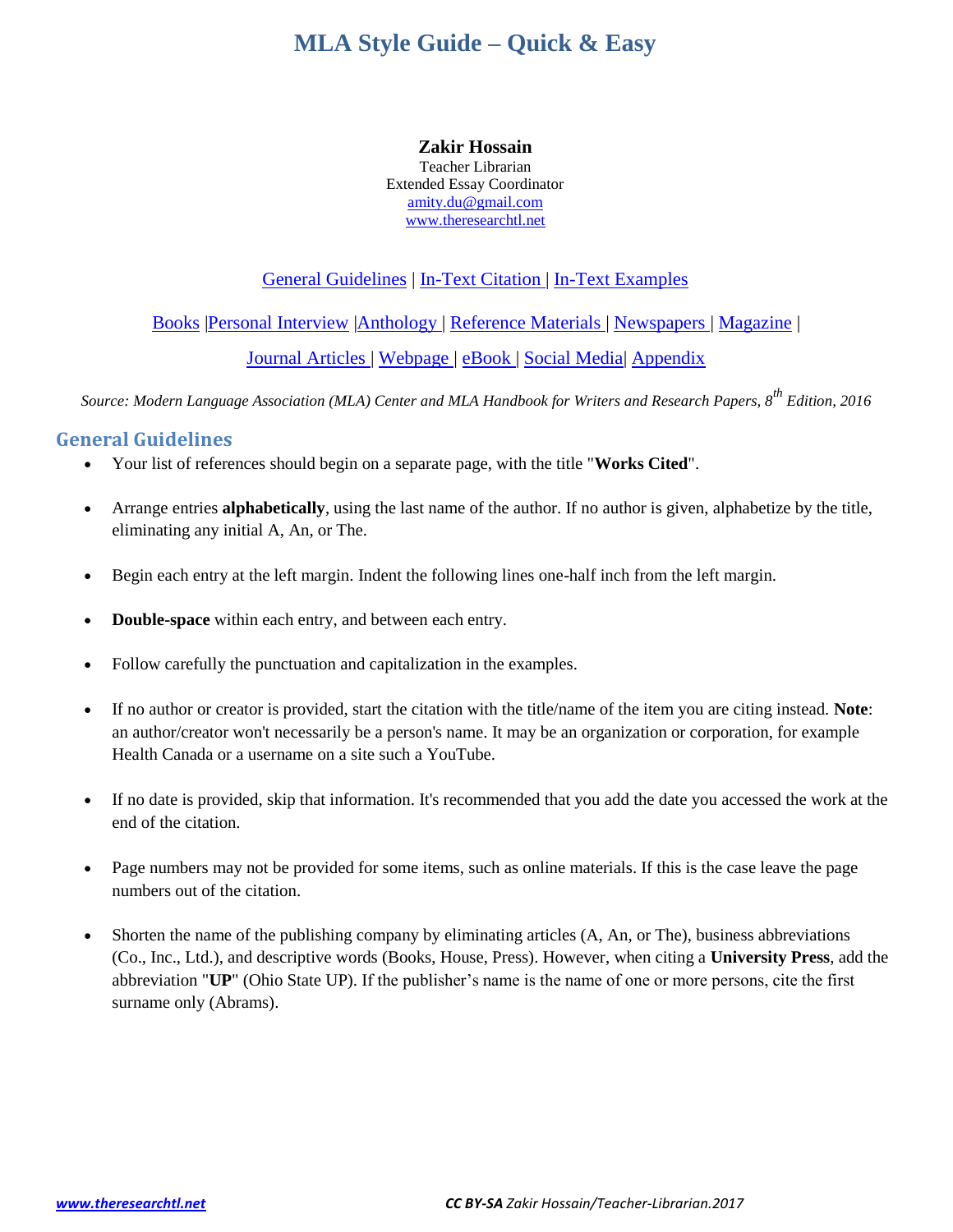# **In-Text Citation**

#### <span id="page-1-2"></span><span id="page-1-0"></span>**Parenthetical references**

The list of Works Cited at the end of your paper tells your reader what resources you used to write your paper. **To avoid plagiarism** or taking credit for ideas that are not your own, you must also indicate in the text of your paper precisely what is borrowed from a source and where to locate that information in the source.

- The **in-text citation (in-line citation) usually appears in parentheses** and corresponds directly to an entry in your list of Works Cited (like an index of a book).
- The **author's last name and the page number** are usually enough to indicate the location in the source.
- If the author's name is used in the sentence, do not repeat it in the **in-text citation**.

#### <span id="page-1-1"></span>**In-Text Citation Examples**

| Author's name in text           | <b>Sellers</b> had expressed that the market changed in the $17th$ century (91-92).                                       |
|---------------------------------|---------------------------------------------------------------------------------------------------------------------------|
| Author's name in reference      | Sellers view on economic growth is not widely embraced among Historians<br>$(Cassell 9)$ .                                |
| Multiple authors of a work      | The literature also indicates (Hamilton and Spruill 231) that modest<br>improvements have been made to training programs. |
| Two locations                   | Sellers market and democracy theory does have merit (91-92, 261).                                                         |
| Two works cited                 | (Salzman 38; Sellers 198)                                                                                                 |
| References to volumes and pages | (Crowell 4: 19-22)                                                                                                        |
| Corporate authors               | (Chrysler Group, 2009 Annual Report 36-39)                                                                                |
| Work with no author             | (Time 22)                                                                                                                 |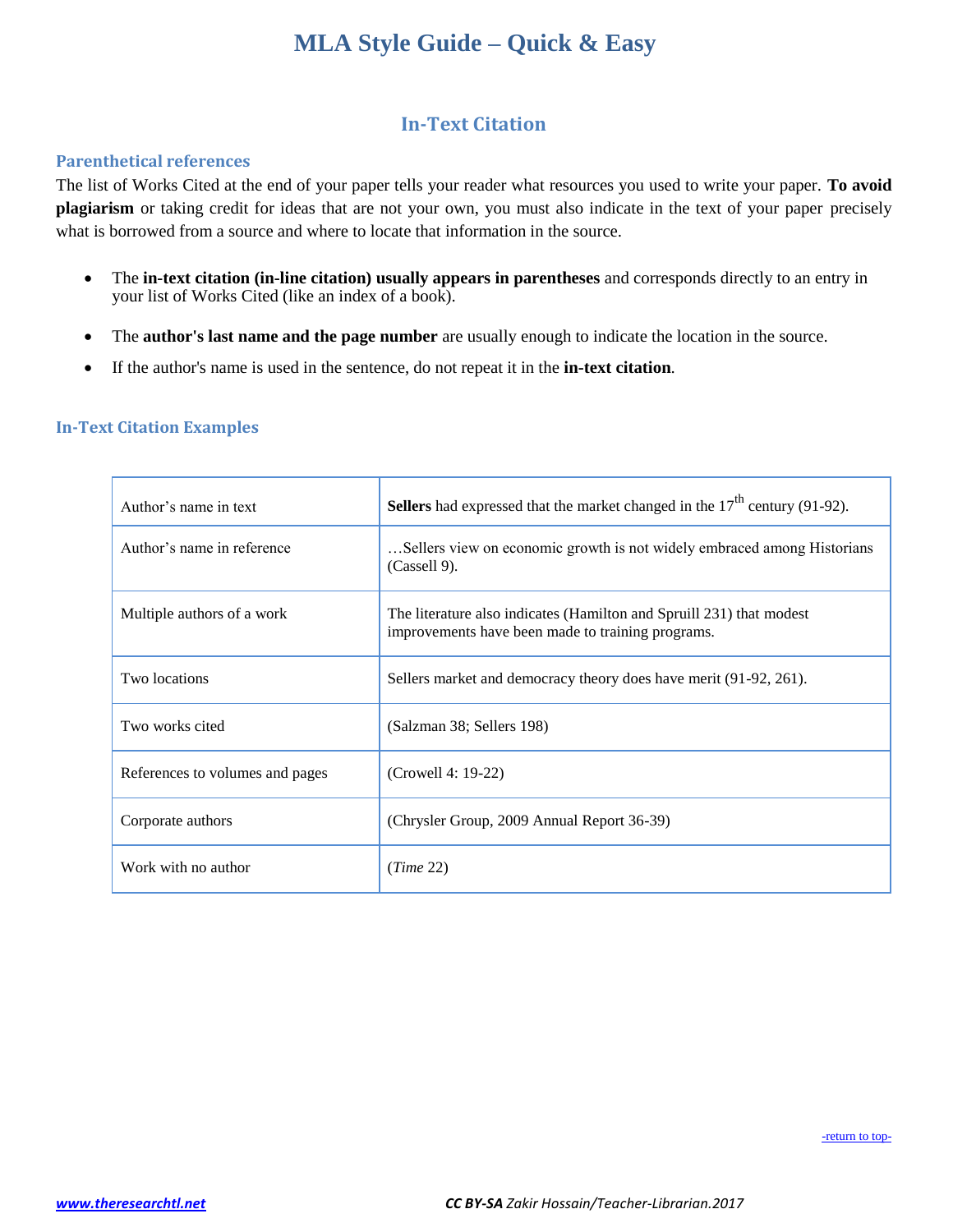### <span id="page-2-2"></span><span id="page-2-0"></span>**Book with One Author**

Author's last name, First name and Middle initial [if available]. *Italicize Title*. Publishing Company, Year.

*Example*: Roth, Veronica. *Divergent.* Katherine Tegen Books, 2011.

### **Book with Two Or Three Authors**

First author's last name, First name and Middle initial [if available], Second author's First name and Last name, and Third author's First name and Last name. *Italicize Title*. Publishing Company, Year.

*Example*: Landau, Robert, and John Pashdag. *Outrageous L.A*. San Francisco: Chronicle, 1984.

#### **Book with More Than Three Authors**

First author's last name, First name and Middle initial [if available], **et al.** *Italicize Title*. Publishing Company, Year of publication.

*Example*: Matthews, Graham, et al. *Disaster Management in Archives, Libraries, and Museums.* Ashgate, 2009.

### **Book with Editor's & No Author**

Editor's last name, First name and Middle initial [if available], **ed.** *Italicize Title*. Publisher, Year.

*Example*: Weisser, Susan Ostrov, ed. *Women and Romance: A Reader.* New York UP, 2001.

#### **Book with Author & Editor**

Author's last name, First name and Middle initial [if available]. "Title of Work in Quotations." *Italicize Book*

*Title*. Ed. Editor's First name Middle initial [if available] and Last name. Publisher, Year. Pages.

*Example* : Sheppard, Michael. "Assessment: From Reflectivity to Process Knowledge." *Handbook for Practice Learning in Social Work and Social Care: Knowledge and Theory*. Ed. Joyce Lishman. Jessica Kingsley, 2007. 128-137.

### <span id="page-2-1"></span>**Personal Interview (In person/ Telephone)**

Last Name of Person Who Was Interviewed, First Name. Description of Interview. Day Month Year of interview. Personal Interview/ Telephone Interview.

*Example* : Myers, Elizabeth. The Dangers of Violence in the Media. 12 Mar. 2017. Personal Interview/ Telephone Interview.

### **Personal Interview (Email)**

Last Name of Person Who Was Interviewed, First Name. "Subject Line of Email." Received by Name of Person Who Received Email. Day Month Year of Email. Email Interview.

*Example* : Smith, Paula. "Re: Food and Family." Received by Joseph Tan. 20 May 2016. Email Interview.

*In-text citation Example:* (Last Name of Person Who Was Interviewed) e.g. (Smith)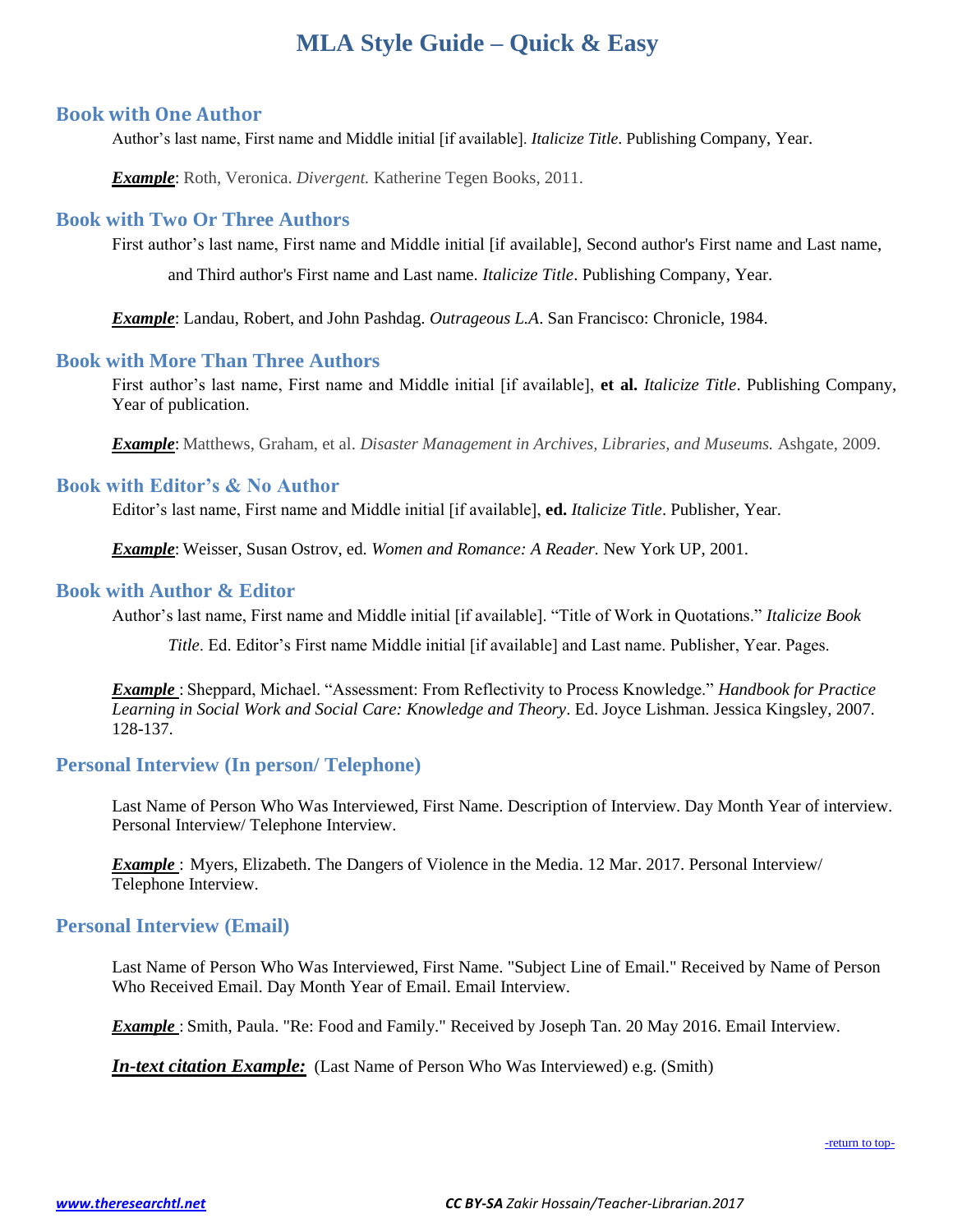## <span id="page-3-0"></span>**Anthology (Essay, short story, poem, or other work that appears within a collection of literary pieces)**

Author's last name, First name and Middle initial [if available]. "Title or Description of the Essay/Short Ptory/Poem." *Italicize Title of Book*. Editor or Compiler (write Trans., Ed., or Comp.). Ed. or Comp. First name Last name.Publishing Company, Year.

# *Example*:

Orwell, George. "Such, Such Were the Joys." *The Art of the Personal Essay: An Anthology from the Classical Era to the Present*. Ed. Philip Lopate. Anchor-Doubleday, 1999.

# <span id="page-3-1"></span>**Reference Materials**

# **Encyclopedia or Dictionary – Printed with Editor (no author)**

"Title of Entry." *Italicize Title of Encyclopedia or Dictionary*, edited by Editor's First Name Last Name, Edition if given and not first edition, vol. Volume Number, Publisher Name, Year of Publication, pp. First Page - Last Page.

## *Example*:

"Guyana" *Oxford Encyclopedia of World History*, compiled by Market House Books, Oxford UP, 1998, p. 283

## **Encyclopedia or Dictionary – Online with author**

Author's Last Name, First Name. "Title of Entry." *Italicize Title of Encyclopedia or Dictionary*, Publication or Update Date, *Name of Website.* URL. Accessed Day Month Year of Access.

*Example*: McLean, Steve. "The Tragically Hip." *The Canadian Encyclopedia*, 26 Mar. 2015, *Historica Canada*. www.thecanadianencyclopedia.com/en/article/the-tragically-hip-emc. Accessed 27 Jun. 2016.

*In-text citation Example:* (Author's Last Name) e.g. (McLean)

## <span id="page-3-2"></span>**Article from a newspaper**

Author's last name, First name and Middle initial. "Title of Article." *Italicize Title of Newspaper,* Day Month Year of publication, page number(s). [*Title of the database, Online Source (such as a url/ doi)- if an online newspaper]*

## *Example*:

**Printed:** Ashenmacher, Will. "Reversing the Sands of Time: After Years of Neglect and Abuse, Park Point's Dune Ecosystem is Making a Comeback Thanks to the Work of Volunteers." *Duluth News-Tribune,* 31 May 2008, p. 1A.

**Online:** Ashenmacher, Will. "Reversing the Sands of Time: After Years of Neglect and Abuse, Park Point's Dune Ecosystem is Making a Comeback Thanks to the Work of Volunteers." *Duluth News-Tribune,* 31 May 2008, p. 1A. *America's Newspapers,* doi:10/sd3098sjdflkj. Accessed 19 Mar. 2016.

*In-text citation Example:* (Author's Last Name) e.g. (Ashenmacher)

-return to top-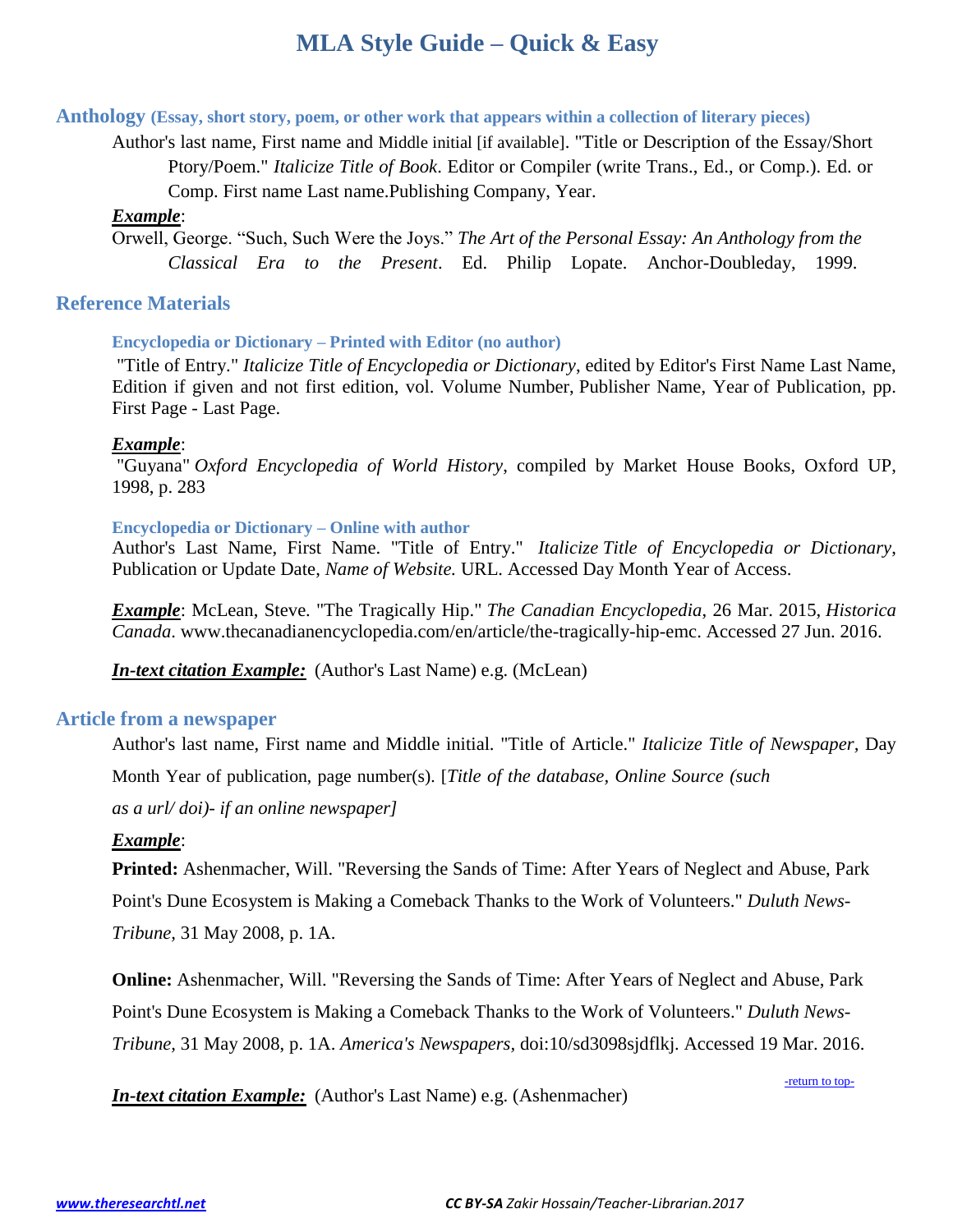### <span id="page-4-0"></span>**Article from a popular magazine**

Author's last name, First name and Middle initial. "Title of Article." Italicize Title of Magazine Date Month Year of publication: page numbers.

### *Example*:

**Printed:** Barone, Michael. "The Experience Factor." *U.S. News & World Report,* 25 Mar. 2016, pp. 26- 28.

**Online:** Barone, Michael. "The Experience Factor." *U.S. News & World Report,* 25 Mar. 2016, pp. 26- 28. *Academic Search Premier*, [https://akin.css.edu/login?url=http://search.ebscohost.com.](https://akin.css.edu/login?url=http://search.ebscohost.com) Accessed 26 Mar. 2016.

*In-text citation Example*: (Author Surname page number) e.g. (Barone 19)

### <span id="page-4-1"></span>**Article from a scholarly journal (one author)**

Author's Last Name, First Name Middle Initial. "Title of Article." *Italicize Title of Journal*, vol. issue no.,

year, pp. page range. [Database source, doi or url]- If online.

#### *Example:*

**Printed:** Hossain, Zakir. "Towards a lifelong learning society through reading promotion: Opportunities and challenges for libraries and community learning centres in Viet Nam" *International Review of Education* , vol. 62, no. 2, 2016, pp. 205-219.

**Online: Printed:** Hossain, Zakir. "Towards a lifelong learning society through reading promotion: Opportunities and challenges for libraries and community learning centres in Viet Nam" *International Review of Education* , vol. 62, no. 2, 2016, pp. 205-219. < [https://goo.gl/Wc6WZs>](https://goo.gl/Wc6WZs). Accessed 28 Aug. 2017.

*In-text citation Example*: (Author Last Name page number) e.g. (Hossain 19)

#### <span id="page-4-2"></span>**Webpage**

Name of Author/ Compiler/ Director/ Editor etc. of the work. "Title of Specific Document or Page" Web Site, Date if given (**if nothing is available, use n.d.).** URL. Access date if likely to be updated or changed.

*Example :* Matthews, Kevin. "W. E. Oliver House." *Greatbuildings.com*. Architecture Week Great Buildings Collection, 2010. <http://utica.libguides.com/c.php?g=703243&p=4991656> Accessed 1 Feb. 2010.

*In-text citation Example*: (Author Last Name) e.g. (Matthews)

#### <span id="page-4-3"></span>**eBook**

Author's Last Name, First Name Middle Initial. *Italicize Title and subtitle of Work*. Edition. Publisher, Year. *Name of Database*. ULR. Date of access.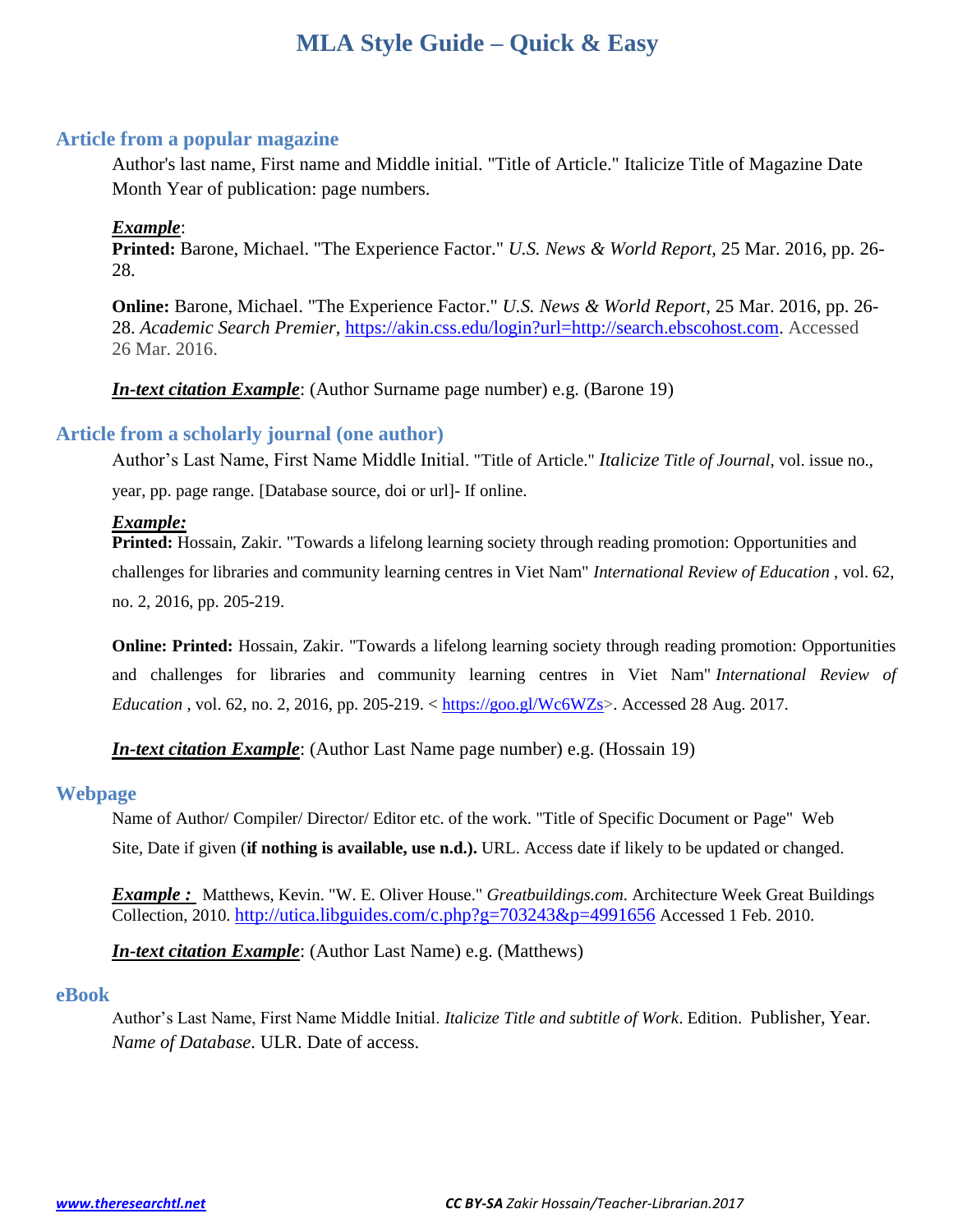<span id="page-5-0"></span>*Example*: Heffron, Sean. *The Skinny on Your First in College*. Westport: Rand Media, 2011. *eBook Academic Collection (EBSCOhost)*. <http://suncat.csun.edu/record=b3116389>. Accessed 1 Sept. 2015.

*In-text citation Example*: (Author Last Name Page number) e.g. (Heffron 19)

[-return to top-](#page-5-0)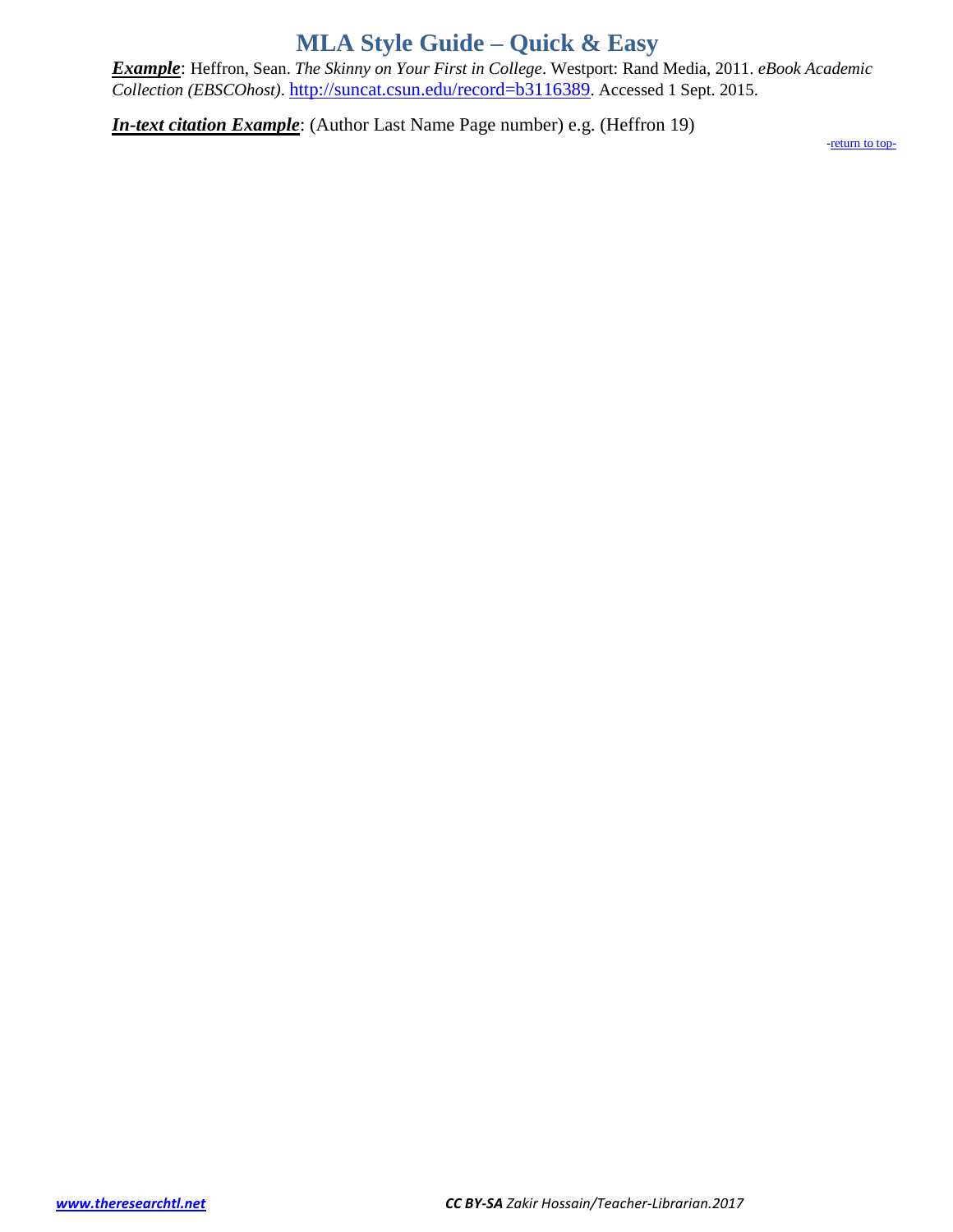## <span id="page-6-1"></span><span id="page-6-0"></span>**Social Media**

**Facebook**: Author Last Name, First Name or Account Name. Description of Post. *Facebook,* Day Month Year of Post, Time of Post, URL. Accessed Day Month Year post was viewed.

*Example*: Rick Mercer Report. Spread the Net Challenge Winners 2016. *Facebook*, 23 Mar. 2016, 9:00 a.m., www.facebook.com/rickmercerreport. Accessed 26 June 2017.

*In-text citation Example:* (Author's Last Name or Account Name) e.g. (Rick Mercer Report)

**Twitter:** Twitter Handle (First Name Last Name if Known). "The entire tweet word-for-word. " *Twitter*, Day Month Year of Tweet, Time of Tweet, URL.

*Example*: @ReallyVirtual (Sohaib Athar). "Helicopter hovering above Abbottad at 1AM is a rare event." *Twitter*, 4 Jan. 2017, 3:58p.m. twitter.com/reallyvirtual/status/64780730286358528?lang=en.

*In-text citation Example:* (Twitter handle) e.g. (@ReallyVirtual)

**Youtube & Vimeo:** Last Name, First Name of video creator or Username of Creator. "Title of Video." *Italicize Title of the Hosting Website*, Day Month Year of Publication, URL of video. Accessed Day Month Year video was viewed.

*Example*: Sethi, Ramit. "How to Write a Winning Resume, With Ramit Sethi." *YouTube*, 23 June 2015, www.youtube.com/watch?v=\_0fjkKCsM1w. Accessed 28 June 2017.

*In-text citation Example:* (Last Name of Video Creator) e.g. (Sethi)

**Blog Post:** Author's Last Name, First Name or Username if real name not provided. "Title of Blog Post." *Italicize Name of Blog,* Blog Network/Publisher if given, Day Month Year of blog post, URL of blog post. Accessed Day Month Year blog was visited.

*Example*: Naish, Darren. "If Bigfoot Were Real." *Tetrapod Zoology*, Scientific American Blogs, 27 June 2016, blogs.scientificamerican.com/tetrapod-zoology/if-bigfoot-were-real/. Accessed 28 June 2017.

*In-text citation Example:* (Author's Last Name) e.g. (Naish)

**Wikipedia:** "Title of Entry." *Italicize Wikipedia: The Free Encyclopedia,* Wikimedia Foundation, Day Month Year entry was last modified, Time entry was last modified, URL of entry. Accessed Day Month Year Wikipedia entry was last viewed.

*Example*: "Body Image." *Wikipedia: The Free Encyclopedia,* Wikimedia Foundation, 16 June 2016,7:41 pm, en.wikipedia.org/wiki/Body\_image. Accessed 28 June 2017.

[-return to top-](#page-6-1)

*In-text citation Example:* ("Title of Entry") e.g. ("Body Image")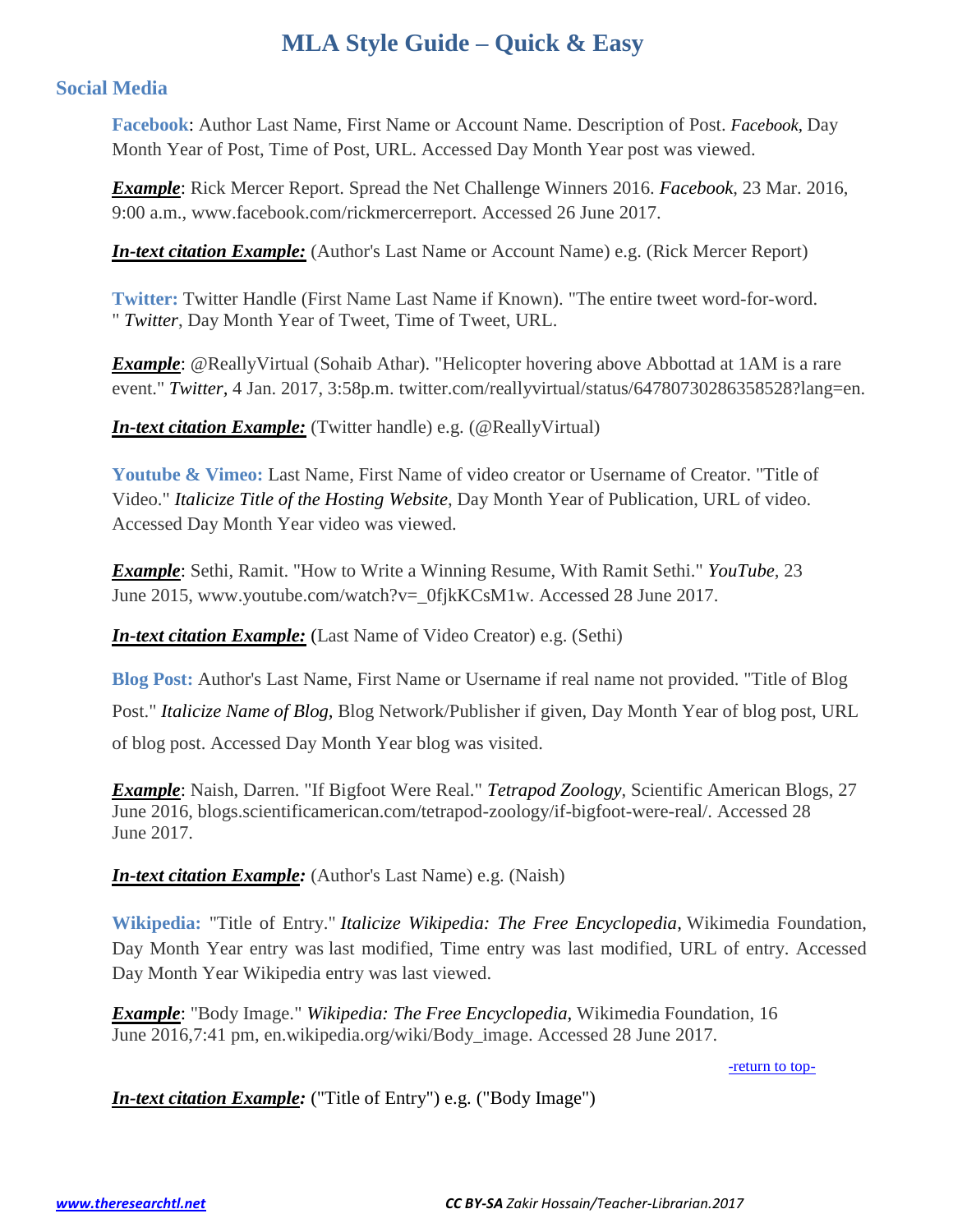# <span id="page-7-0"></span>Appendix Continuum of expectations across Middle and High School

| <b>Factors</b>                                                                                                         | Grade 6-7                                                                                                                                                                                                                                                                                                                                                                             | Grade 8-9                                                                                                                                                                                                                                                                                                                                                                              | <b>Grade 10-12</b>                                                                                                                                                                                                                                                                                           |  |
|------------------------------------------------------------------------------------------------------------------------|---------------------------------------------------------------------------------------------------------------------------------------------------------------------------------------------------------------------------------------------------------------------------------------------------------------------------------------------------------------------------------------|----------------------------------------------------------------------------------------------------------------------------------------------------------------------------------------------------------------------------------------------------------------------------------------------------------------------------------------------------------------------------------------|--------------------------------------------------------------------------------------------------------------------------------------------------------------------------------------------------------------------------------------------------------------------------------------------------------------|--|
| <b>Essential</b><br><b>Questions</b>                                                                                   | What type of material did you use,<br>who created it/who does it belong<br>to, where in the material did your<br>information<br>come from<br>(can<br>someone track back and find it?) and<br>how current is it?                                                                                                                                                                       | What type of material did you use, who<br>created it/who does it belong to, where<br>in the material did your information<br>come from (can someone track back and<br>find it?) and how current is it?                                                                                                                                                                                 | What type of material did you use, who created<br>it/who does it belong to, where in the material did<br>your information come from(can someone track<br>back and find it?) and how current is it, when do I<br>cite work, what needs a citation, and how is<br>citation used in different types of writing? |  |
| <b>Citation</b><br>expectations                                                                                        | Name of source, name of creator,<br>publication date, location of<br>information in source (e.g., page<br>number). Formatting flexible; title<br>may be italicized or underlined.                                                                                                                                                                                                     | Name of source, name of creator,<br>publication date, location of information<br>in source (e.g., page number), and<br>publication date. Accurate MLA<br>formatting in bibliography and INCLUDE<br>the URL of websites.                                                                                                                                                                | What type of material did you use, who created<br>it/who does it belong to, where in the material did<br>your information come from(can someone track<br>back and find it?) and how current is it, when do I<br>cite work, what needs a citation, and how is<br>citation used in different types of writing? |  |
| What<br>and<br>When to cite?                                                                                           | Anywhere students research and use<br>others ideas or information e.g. IA,<br>individual/group assignments etc.                                                                                                                                                                                                                                                                       | Anywhere students research and use<br>others ideas or information e.g. IA,<br>individual/group assignments etc.                                                                                                                                                                                                                                                                        | All assignments where research and the use of<br>others ideas and information take places e.g.<br>Personal Project, Extended Essay, IA,<br>individual/group assignments ToK and CAS.                                                                                                                         |  |
| <b>In-text citation</b>                                                                                                | In-text pictures, graphs, quotes and<br>attempt to paraphrase                                                                                                                                                                                                                                                                                                                         | In-text pictures, graphs, tables etc.<br>When use author voice directly e.g.<br>quotation or paraphrase (error<br>acceptable)                                                                                                                                                                                                                                                          | In-text pictures, graphs, tables, summary etc.<br>When using author voice directly e.g. quotation or<br>paraphrase (error acceptable)                                                                                                                                                                        |  |
| <b>Suggested Tools</b>                                                                                                 | Use referencing tools e.g. Noodle<br><b>Tools/ Easy Bib EDU</b>                                                                                                                                                                                                                                                                                                                       | Use referencing tools e.g. Noodle Tools/<br>Easy Bib EDU<br><b>Attempt to use Mendeley</b>                                                                                                                                                                                                                                                                                             | Use referencing tools e.g. Noodle Tools/ Easy Bib<br>EDU. Using Mendeley for note taking & essay<br>planning are highly encouraged.                                                                                                                                                                          |  |
| <b>IB Learner</b><br><b>Profile</b><br><b>IB Attitudes</b><br><b>ATL skills</b>                                        | <b>Principled, Knowledgeable</b><br><b>Integrity, Respect</b><br>Self-management,<br>social,<br>communication,<br>thinking<br>and<br>research skills                                                                                                                                                                                                                                  | <b>Principled, Knowledgeable</b><br><b>Integrity, Respect</b><br>Self-management, social,<br>communication, thinking and research<br>skills                                                                                                                                                                                                                                            | <b>Principled, Knowledgeable</b><br><b>Integrity, Respect</b><br>Self-management, social, communication,<br>thinking and research skills                                                                                                                                                                     |  |
| <b>Role of</b><br>Teacher/<br>Supervisor/<br>Teacher-<br><b>Librarian</b>                                              | $1+2+3+4+5$<br>7. Teachers are expected to know,<br>and teach, the difference between<br>information resulting from search<br>engines and where the information<br>appears on an actual website.<br>8. Discuss in-text citation, reference<br>and bibliography and model in-text<br>citation<br>9. Introduce types of plagiarism and<br>attempt to use plagiarism feedback<br>symbols | $1+2+3+4+5+6+7$<br>8. Use proper MLA format to document<br>materials used with students or on your<br>webpages, including the URL of websites.<br>9. Ensure in-text citation, reference and<br>bibliography with accurate in order and<br>Accurate punctuations. Errors are<br>acceptable in some cases.<br>10. Use plagiarism/referencing error<br>feedback symbols on students works | $1 - 10$<br>11. Ensure in-text citation, reference and<br>bibliography with accurate order and<br>punctuations. Errors are not acceptable!<br>12. All feedback should be given by symbols<br>wherever applicable.                                                                                            |  |
| <b>Feedback on</b><br><b>Plagiarism and</b><br><b>Referencing</b><br>errors by<br>teacher/TL (see<br><b>Annex 7.2)</b> | Attempt to use plagiarism feedback<br>symbols for electronic submissions<br>(See annex)                                                                                                                                                                                                                                                                                               | Use plagiarism and referencing error<br>feedback symbols for IA,<br>individual/group assignments etc. (See<br>annex)                                                                                                                                                                                                                                                                   | Must use plagiarism and referencing error<br>feedback symbols for any assignment e.g.<br>Personal Project, Extended Essay, IA,<br>individual/group assignments ToK and CAS. (See<br>annex)                                                                                                                   |  |